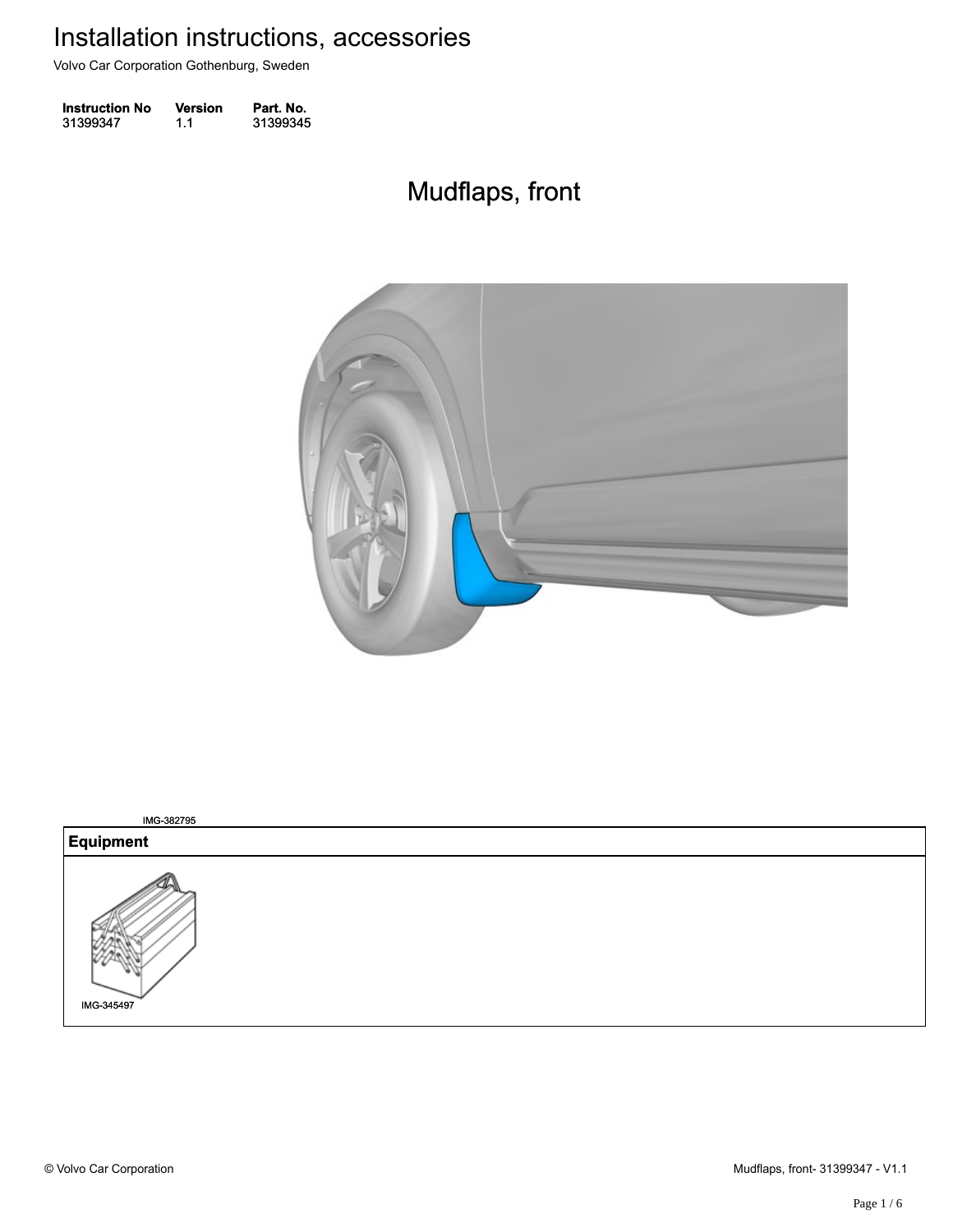Volvo Car Corporation Gothenburg, Sweden



IMG-382819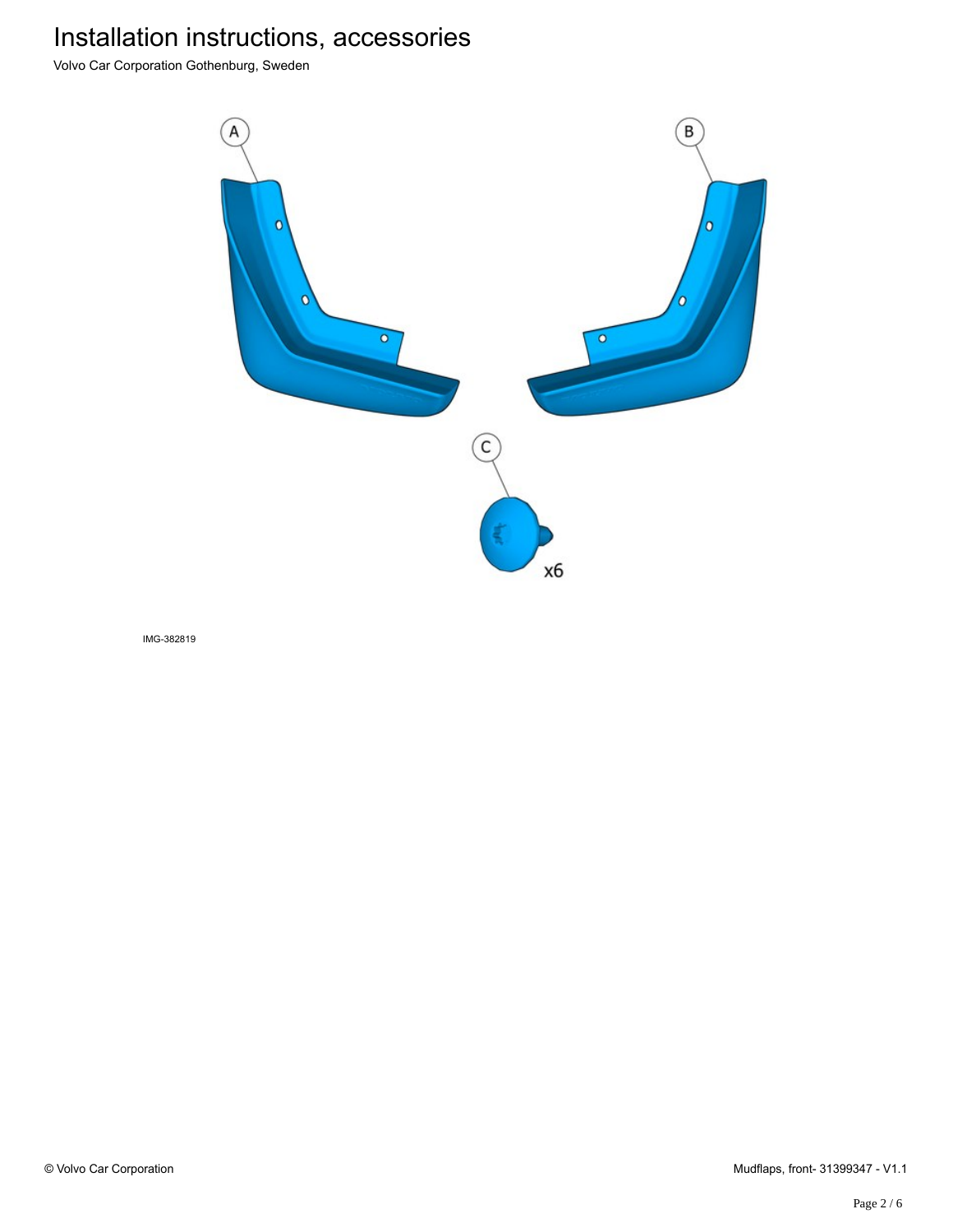Volvo Car Corporation Gothenburg, Sweden

|                | Information                                                                                                                                                        |
|----------------|--------------------------------------------------------------------------------------------------------------------------------------------------------------------|
| 1              | Read through all of the instructions before starting installation.                                                                                                 |
|                | Notifications and warning texts are for your safety and to<br>minimise the risk of something breaking during installation.                                         |
|                | Ensure that all tools stated in the instructions are available<br>before starting installation.                                                                    |
|                | Certain steps in the instructions are only presented in the form of<br>images. Explanatory text is also given for more complicated<br>steps.                       |
|                | In the event of any problems with the instructions or the<br>accessory, contact your local Volvo dealer.                                                           |
|                | <b>Color symbols</b>                                                                                                                                               |
| $\overline{c}$ |                                                                                                                                                                    |
| 3              | Note!<br>This colour chart displays (in colour print and electronic<br>version) the importance of the different colours used in the<br>images of the method steps. |
|                | 1. Used for focused component, the component with<br>which you will do something.                                                                                  |
|                | 2. Used as extra colors when you need to show or<br>differentiate additional parts.                                                                                |
|                | 3. Used for attachments that are to be removed/installed.<br>May be screws, clips, connectors, etc.                                                                |
|                | 4. Used when the component is not fully removed from<br>the vehicle but only hung to the side.                                                                     |
|                | 5. Used for standard tools and special tools.                                                                                                                      |
| IMG-363036     | 6. Used as background color for vehicle components.                                                                                                                |
|                | Preparation                                                                                                                                                        |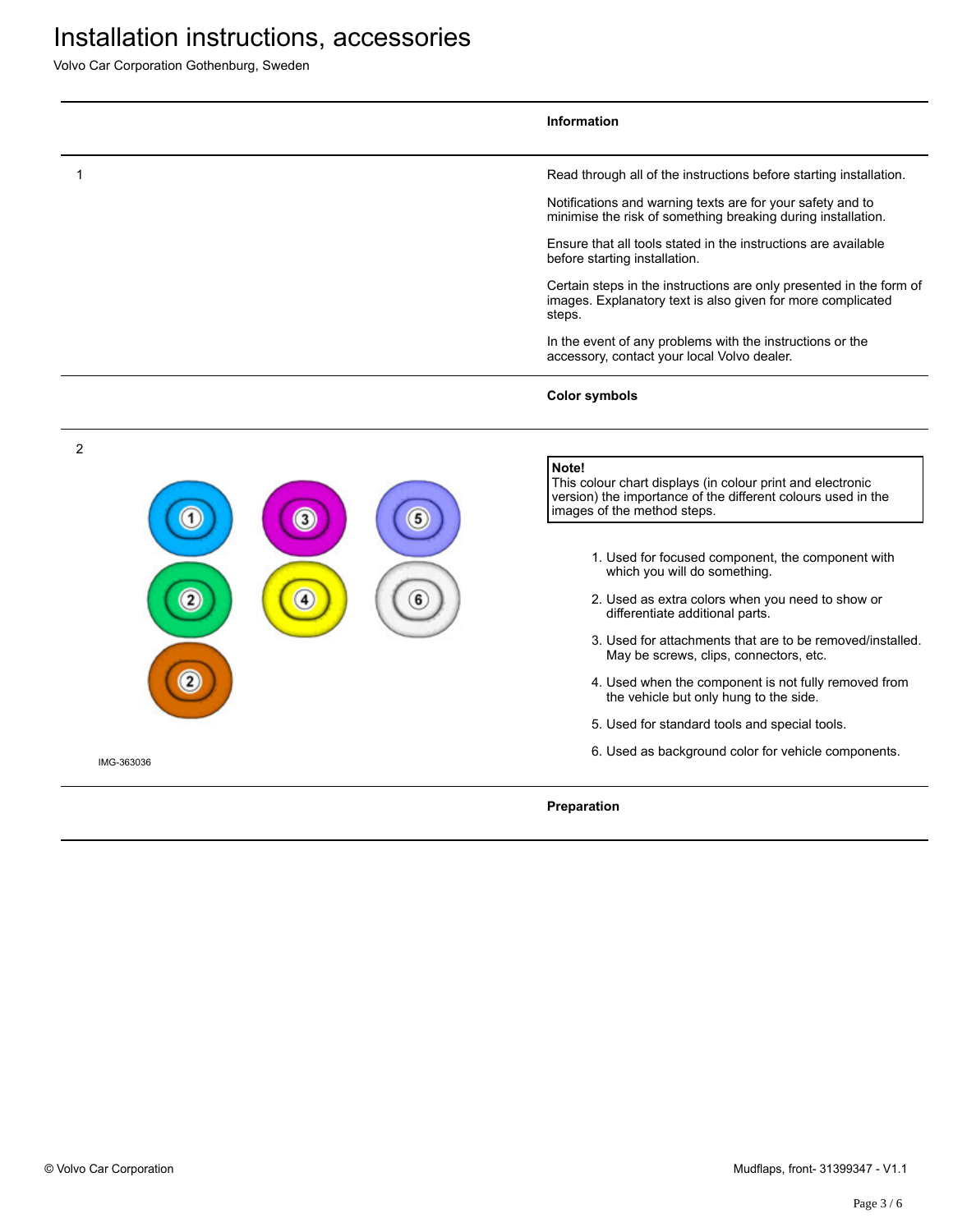Volvo Car Corporation Gothenburg, Sweden



**Preparation**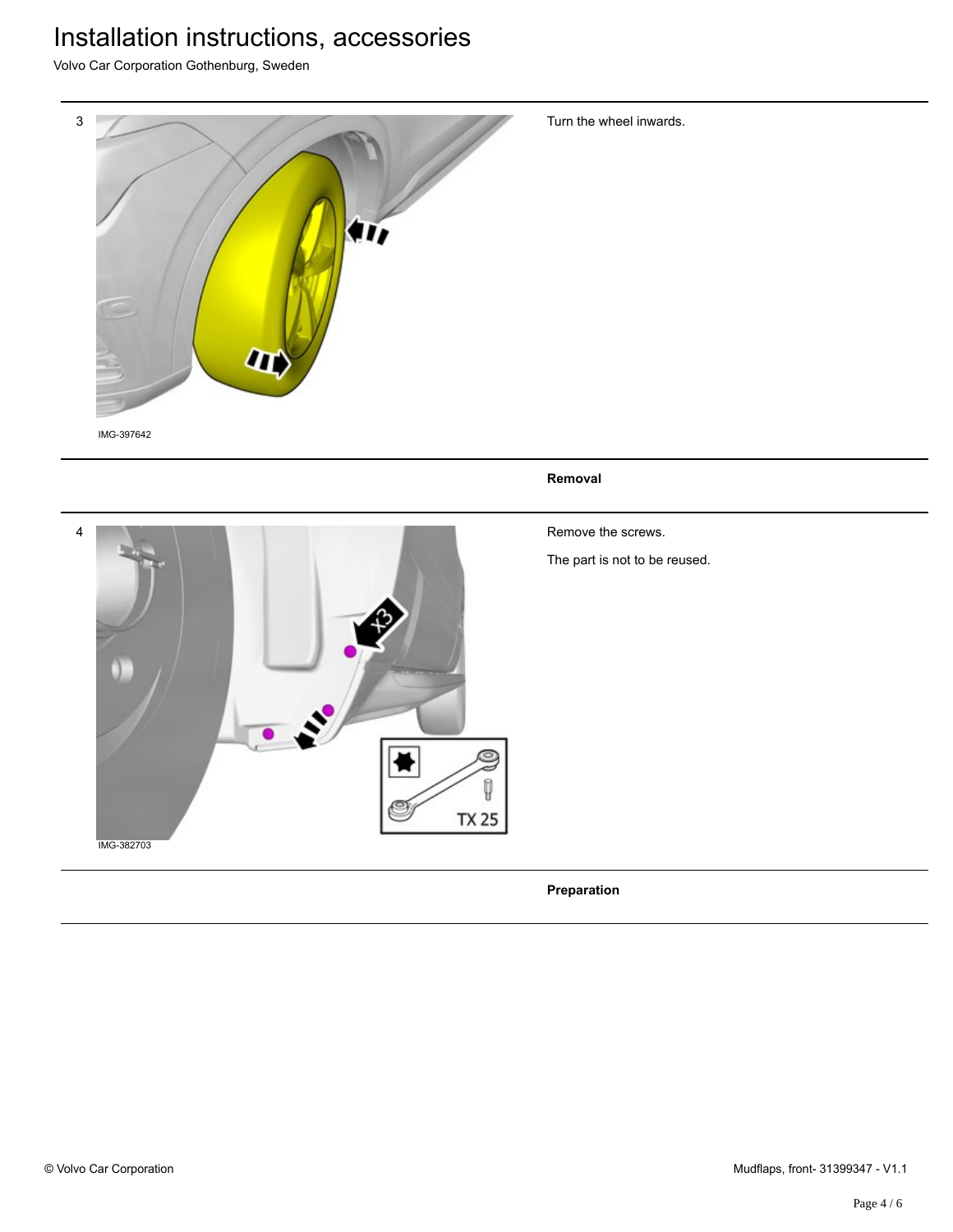Volvo Car Corporation Gothenburg, Sweden



Clean the surface.

Wipe dry.

#### **Accessory installation**



Place the component where indicated in the graphic.